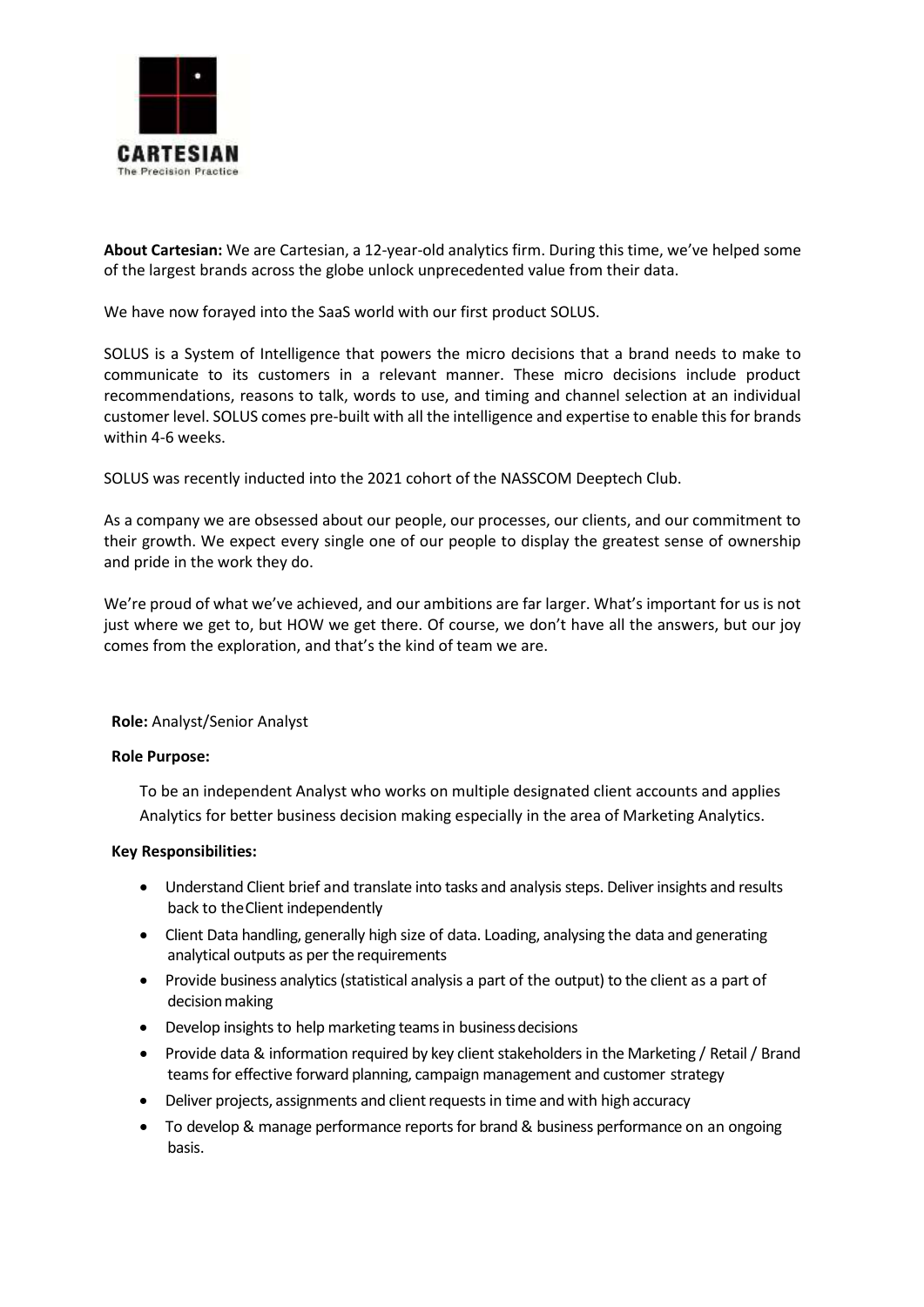

- Customer Focus Dedicated to meeting the expectations of internal and external clients.
- Problem Solving Uses logic and methods to solve difficult problems with effective solutions. Probes all fruitful sources for answers. Is excellent at honest analysis. Looks beyond the obvious and doesn't stop at the first answers
- Agility and Quick Learner Learns quickly when facing new problems. A relentless and versatile learner
- Drive for results–Able to set priorities, pursue tasks tenaciously & with a need to finish. Able to overcome setbacks which may occur along the way

# **Required Mandatory Skills:**

- Comprehensive knowledge of basic and advanced (qualitative & quantitative) tools and applications preferred
- Fundamental marketing skill Must have experience in using Statistical techniques like Clustering/Segmentation, Regression, CHAID, ANOVA etc
- Knowledge of advanced MSExcel
- Proficiency in SQL and at least basic Python

# **Other Skill Sets (good to have):**

- Demonstrate capability to provide meaningful and actionable insights for Marketers
- Good understanding and working experience with multiple data sources (Transaction data, Customer Profile Data